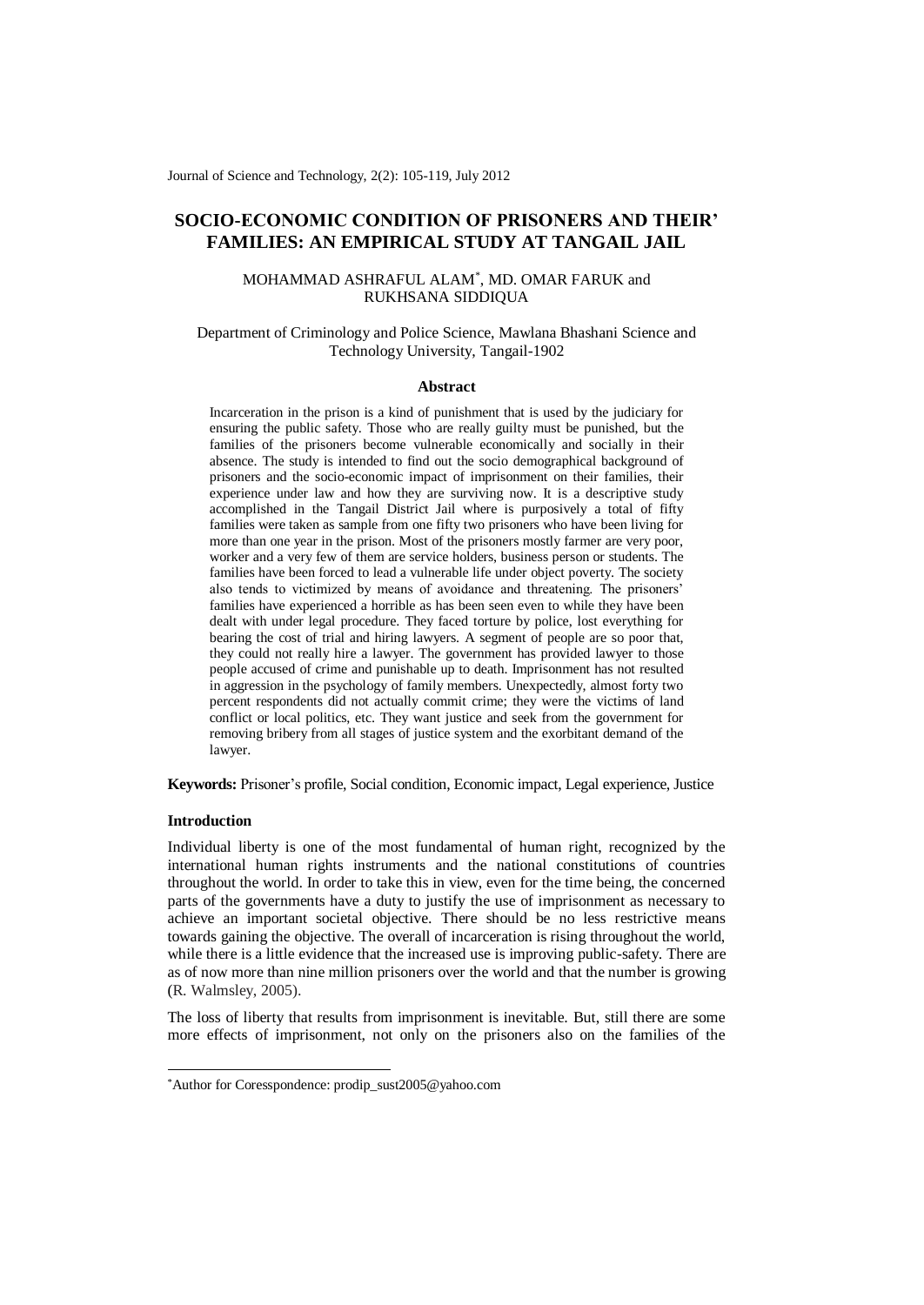prisoners. These effects are, however have been analyzed in this paper. In *Punishment and Social Structure,* probably the most-quoted word is, 'Every system of production tends to discover punishments which correspond to its productive relationships' (Rusche and Kirchheimer, 1968:5). According to Durkheim, in the modern industrial state, this corresponding punishment is nothing but imprisonment.

In industrial societies, prisons have become the dominant punitive instrument to such an extent that prison and punishment are commonly regarded as almost synonymous (Molessi and Pavarini, 1981:1). Rousche and Kirchheimer have given their opinion that, prison was a source of labour. Convict labour was an addition to the labour supply, which is why, according to them, prison became a dominant mode of punishment at the time of industrialization. As imprisonment has a grievous impact on the economic condition of the prisoners' families, so the concern of the study is to measure the economic impact of imprisonment on prisoners' families. The other side has always been unnoticed in the country, that why he treated as the societal effect of imprisonment. The person who is imprisoned, his/her children, family members or dependents become usually labeled in the society. Becoming thus stigmatized, they become isolated, as to say from the society. Economically and socially they get out of the mainstream, which is not only harmful for them, also for the society. It may have an effect on the recidivism or new risk of crime involvement.

In the study, it is revealed that most of the prisoners are poor, have no prior criminal records in family. Imprisonment has made them socially and economically victim. Middle class people become so more affected than poorer sections of people.

## **Prisoners in the World Perspective**

Families of prisoners have traditionally been seen as the 'forgotten victims' of the criminal justice system in England and Wales (Matthews 1989). They can experience a range of problems due to the imprisonment of a near one, such as economic hardship, social stigmatisation and emotional difficulties, yet no one statutory or voluntary body has had responsibility for assisting families with these issues. Furthermore, despite commentators such as Woolf (1991) and HM Chief Inspector of Prisons (HMCIP) (1999a) recognising family and community ties as important to the stability of prison regimes and the well-being of prisoners, families have often been ignored in debates surrounding the nature and purpose of imprisonment. (Dr Alice Mills, 2009: 2)

Children whose parents are incarcerated have perhaps inadvertently been treated as one group with one set of service needs. But, the experience of parental incarceration is only one of many factors that may influence how children are faring. We know for example, many children whose parents are incarcerated have been exposed to parental (e.g., substance abuse, mental health problems, etc.) and environmental risk factors like poverty prior to their parent's incarceration. Child attributes, where the child is placed during a parent's incarceration, and the nature of the relationship with the substitute caregiver may also influence how well a child functions in the face of parental incarceration (Johnson & Waldfogel, *in press*).

Earlier research works have shown that families where a parent is imprisoned are likely to suffer significant disadvantages need in additional, perhaps different support from intact families (Shaw 1987, 1992). Research in Scotland concluded that 'for most children imprisonment of a parent is a traumatic experience. Feelings of loss and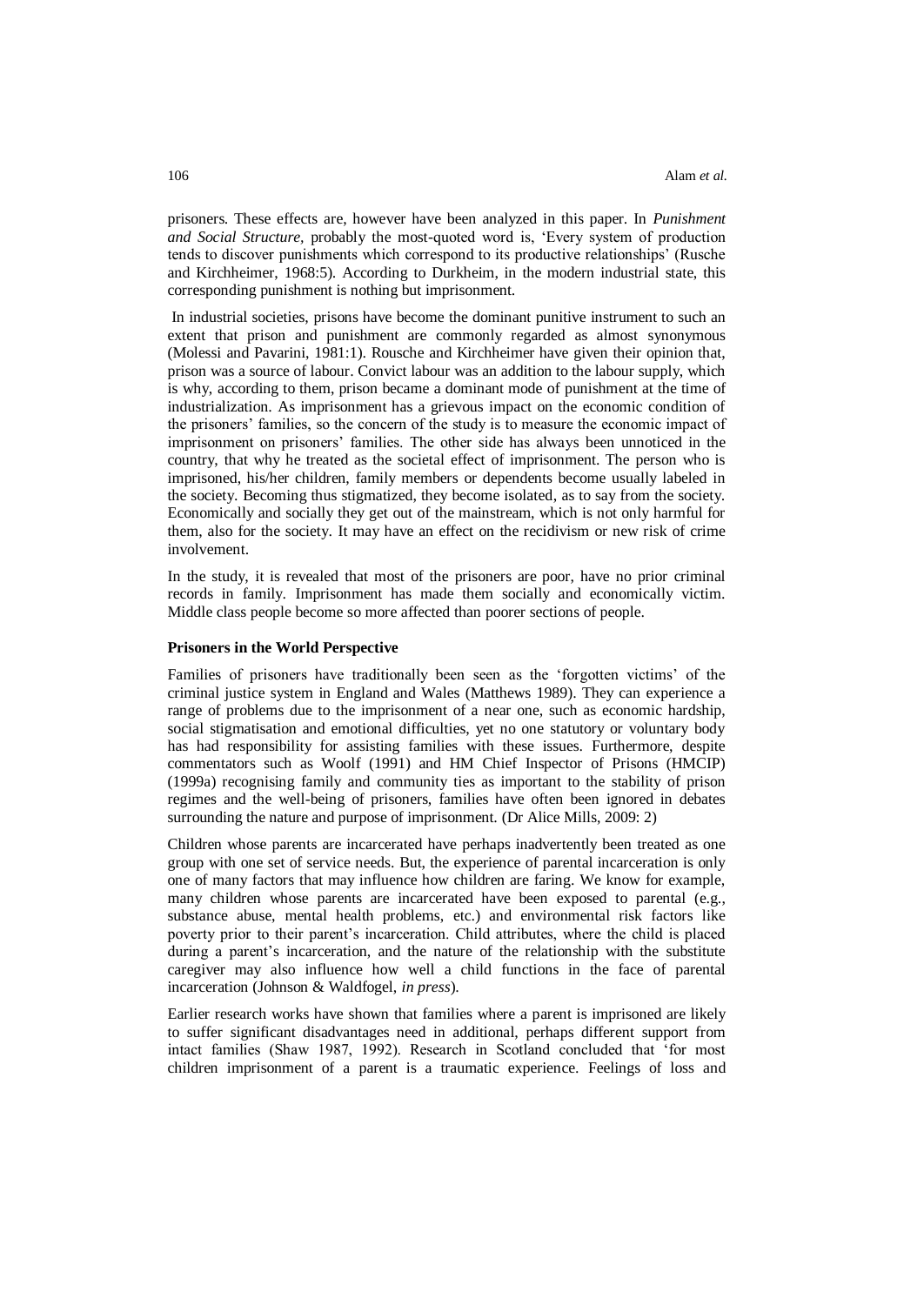confusion may well be compounded by the altered financial and emotional resources of the remaining parent or carer.' As a result, 'an emphasis should shift from re-establishing family contact to maintaining family contact' (Peart and Asquith 1992, pp.21–22). Work by Richards (1992) and Noble (1995) leaves a little doubt that children are frequently distressed, disturbed and confused, as well as financially disadvantaged, particularly by a father's imprisonment.

Pauline Morris argues convincingly for a policy permitting far more frequent contact between prisoners and their wives and for extended home leave arrangements. Assistance for family visits to hospital patients-an altogether simpler matter is much more generous. From her survey of large samples of prisoners and their families Mrs. Morris shows, secondly, the paucity of their contacts with relevant welfare services and their ignorance of what services might help them. Citizens' advice bureau make no 'organized attempt to inquire from prisoners' families whether they are in need of any kind of help during the husbands' imprisonment'. The majority of wives have never heard of prison welfare officers (Pauline Morris, 1965. 327 PP. 50s.) whose parents are imprisoned.

Researchers have only begun to explore the far-reaching effects of imprisonment beyond prison walls. Unintended consequences highlighted so far include: the social disorganisation of communities (Clear *et al* 2001); reduced job opportunities for exprisoners (Holzer *et al* 2004); diversion of funds away from schools and universities (Hagan and Dinovitzer 1999); and psychological and financial burdens on families. (Joseph Murray, 2005: 442)

Numerous studies suggest that of security attachment during infancy has important consequences for later psychosocial functioning. Securely attached infants have been rated as more socially competent with peers (e.g., Elicker, Englund, & Sroufe, 1992; Erickson, Sroufe, & Egeland, 1992; Pastor, 1981; Waters, Wippman, & Sroufe, 1979) and parents (e.g., Pastor, 1981), (Sroufe, 1983), less dependent on teachers (Erickson, Sroufe, & Egeland, 1985; Sroufe, 1983) and better able to regulate impulses and feelings (Sroufe, 1983) than otherwise attached infants.

In a study of infants in foster care, Stovall and Dozier (2000) found that attachment behaviors emerge between infants and foster caregivers within two months after placement. Studies of children adopted from institutions also suggest that, even though these children might theoretically be at risk for attachment disturbances, very few children actually exhibit such disturbances, though insecure attachments are more common among previously institutionalized children than never institutionalized children (Zeanah, 2000). And there is evidence that children form meaningful attachments to grandparents (Myers, Jarvis, & Creasey, 1987). Children who have more positive emotional ties to foster parents and receive physical affection from them are better adjusted psychologically and academically than other foster children (Marcus, 1991).

## **Objectives of the Study**

The main purpose of the study is to observe the socio-economic background of the prisoners, the social and economic impact of the imprisonment on prisoner's family and the legal experience of the prisoners and their families during trial and imprisonment. The specific objectives of the study are-

- i) Assess the socio-economic background of the prisoners;
- ii) Evaluate the social impact of imprisonment on prisoner's family;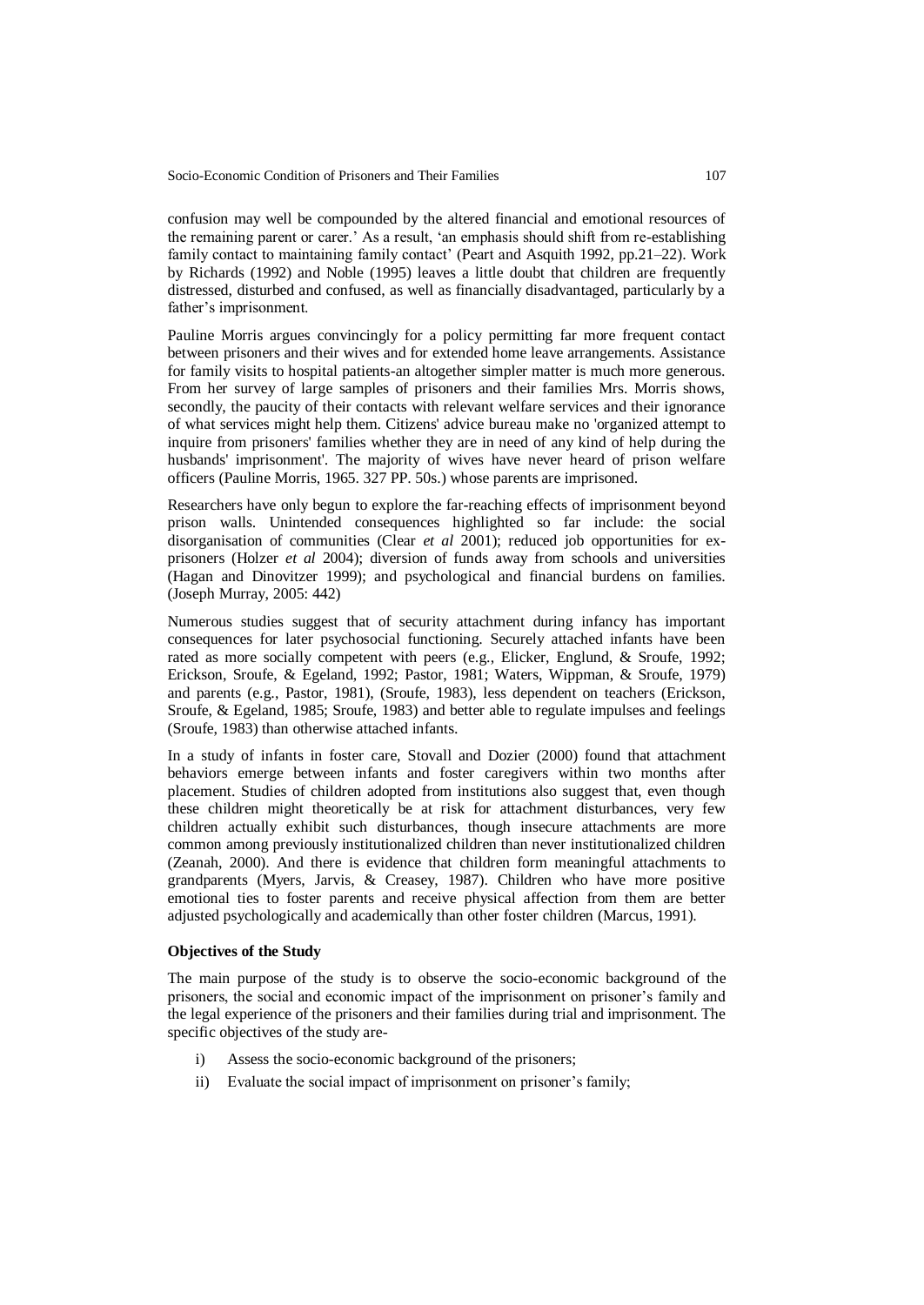- iii) Analyze the economic impact of prisoner's family; and
- iv) Find out the legal experience of prisoner and prisoner's families.

## **Study Methodology**

The research design is embedded within the qualitative framework. It is a descriptive research. The family members, especially the heads of the family of the prisoners have been taken as the unit of analysis of the study. The main focus was the background of the prisoner and his/her family, the economic, psychological, social effect of their family and the perception about the justice. The economical effect of imprisonment and the societal effect of imprisonment has analyzed from the interview of the respondents and the information from the prison. Observation and interview have been used as research methods in the study.

## *Study area*

Tangail district has been selected as study area, firstly because the district is near the Capital City. The permanent residences of the prisoners of Tangail jail are mostly within Tangail, which would be impossible if the study area were in Dhaka. Besides, the mobility rate is lower in the rural area than urban areas; it is also an important consideration for choosing Tangail as the study area. The most important consideration is that, the social bonding or control in the rural area is much higher than urban area, so the analysis of social effect of imprisonment will be much effective in this area. The Tangail prison is also near the researcher's work place, so, the communication was easier. In addition, communicating with prison officials was easier as the department was locally renowned to the prison officials. If the researcher needed any kind of support from the department or public support for security, it could be easier in the local area.

## *Population and sample*

Families where any member has been imprisoned for more than one year have been taken as population of the study. As per the record of Tangail prison, there are 152 prisoners who have been living there for more than one year. So, the population size is 152, according to the prison record.

Justifying the factors of determining sample size (i.e. population size, cost-involvement, time requirement, and the purpose) purposively a sample of 50 families of prisoners was taken as sample of the study. The study thus has covered about 32.9% of total prison population. Prisoner's family member, who came to meet the prisoners at jail, especially the head of the family was my sample. Sample as has been said earlier was selected purposively; random selection of the respondent was not possible for the study for the unavailability of respondent. The information was cross cheeked from the prisoners by taking interview through same questionnaire.

## *Working Relationship Building Process*

The establishment of working relationship building with the offenders and their family were the most crucial part of the data collection at entrance stage. For interviewing the prisoners first of all we had to convince to the official authorities to issue me a letter to request to the Superintendent of Tangail jail to allow me take information about the prisoners. We had to wait a long time to meet the jail officials to take the approval for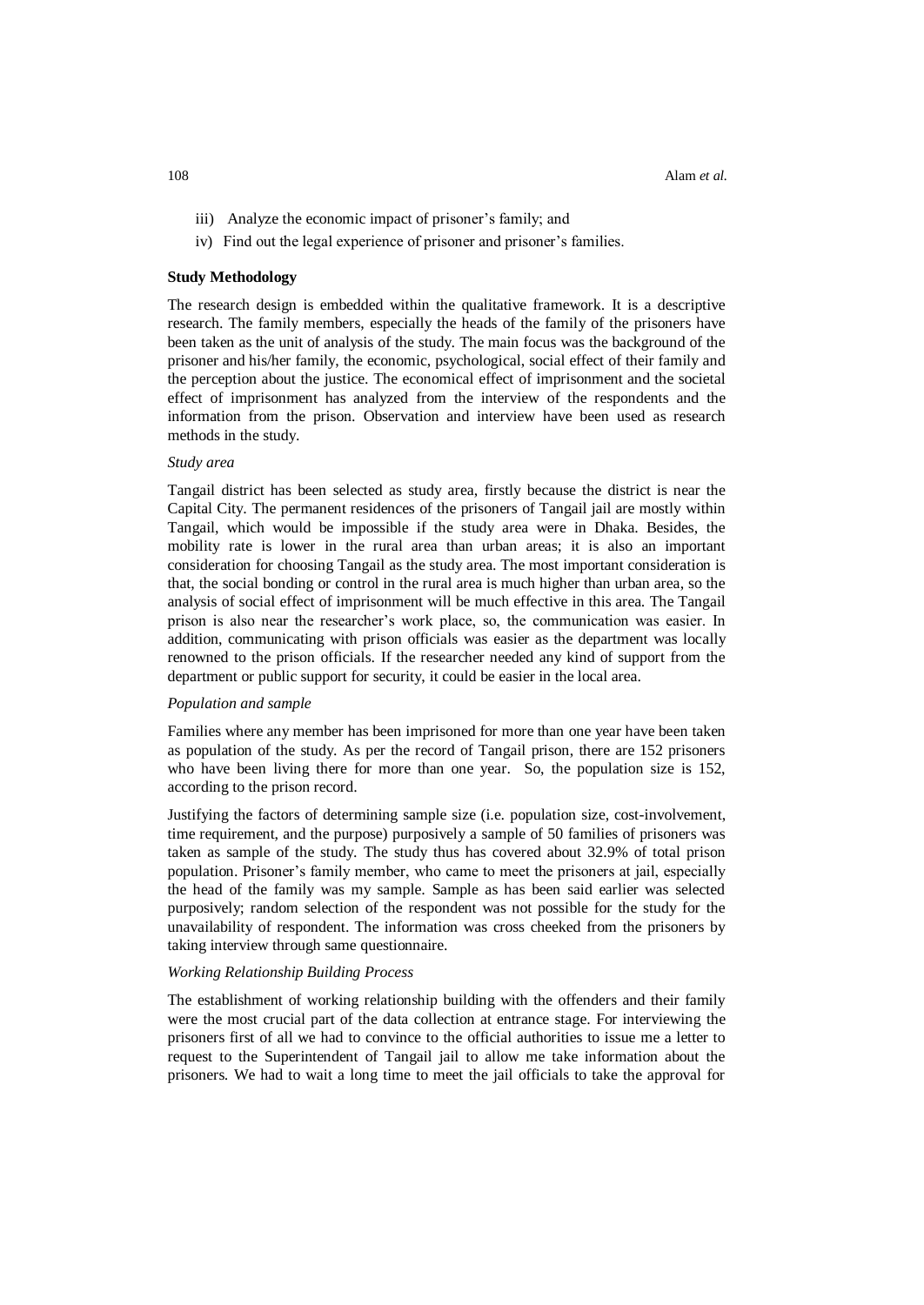conducting study inside the jail. We had to explain the topic and objectives of the study to the Asst. Jailer. With his help, after two days we got the permission of Jail Super to conduct my study. Before initiating the study in actual form, the objectives of the study were discussed with the governing staff of the prison. The initiative helped in eliciting cooperation of the prison-staff in conducting of the study. Moreover, it facilitated the easy movement within the prison. At times, the prison staff helped in removing the doubts of the inmates. The efforts of the researcher and the supporting words from staff helped in establishing the rapport with the respondents. As a consequence, the inmates appeared to be more willing in sharing information with the researcher. The main purpose of going inside the jail was collecting the information about the total amount of prisoners, length of imprisonment, specially the period each one is living inside the jail and the addresses of their family. We had to convince the Jailer that all the information will be used just for research work; no personal dealing will be conducted further about any case. The main factor in the exchange of information appeared to be in neutral position, neither a part of the staff, nor one of the respondents. Every available opportunity and situation was used to strengthen the rapport. The respondents inside the jail were brought to the office of the Assist. Jailer and we interviewed then there.

Outside jail, we had to build up rapport with the families of the prisoners. In the first look we used to exchange greetings and asked for their permission to talk to them. To build up rapport, we had to introduce myself to them first. The first question of all of them was that what we will do with the information. We had to explain the purpose of the interview. They asked us how we can help them. We tried to convince them, if they cooperate regarding their problems in details, researcher would be able to write a good report based on facts about the problems they are facing. It would be helpful for the government and officials to address the problem as discussed. They were found inquisitive in respect of helping them meet the prisoners and delivery of the food they brought to the prisoners. It was possible to make them understand that the researchers limitations to carry anything to the prisoners, and there are certain legal procedures of meeting needs of the prisoners. However, services were taken to take them to the counter to have ticket for meeting the prisoners.

#### *Pre-test Administration*

To improve the specification of the interview schedule, pre-testing was administered to a small group of 8 members. Firstly, 5 prisoners of Tangail Jail were interviewed. The other 5 respondents were the family members of prisoners who came to meet prisoners at jail. Those who were selected for the study were staying long time inside jail, at least for 5 years. The respondents were not representative of the universe of the present study. This was done in order to know the defects of the research design and make suitable modifications. Out of the pre-test, it was found that the respondents were not available as it was thought before the study. The residences were in such remote areas, where it was not possible to reach and find out the house of the prisoner. It was also very costly and risky.

The possible answers of the questions of the questionnaire were specified by the pre-test. Several new concepts also came up from the exercise with the respondents during the pre-test. So, in the light of the pre-test experience, a final revision of the schedule as well as sample selection was designed and the selection of instruments for use for primary data-collection could be drawn up.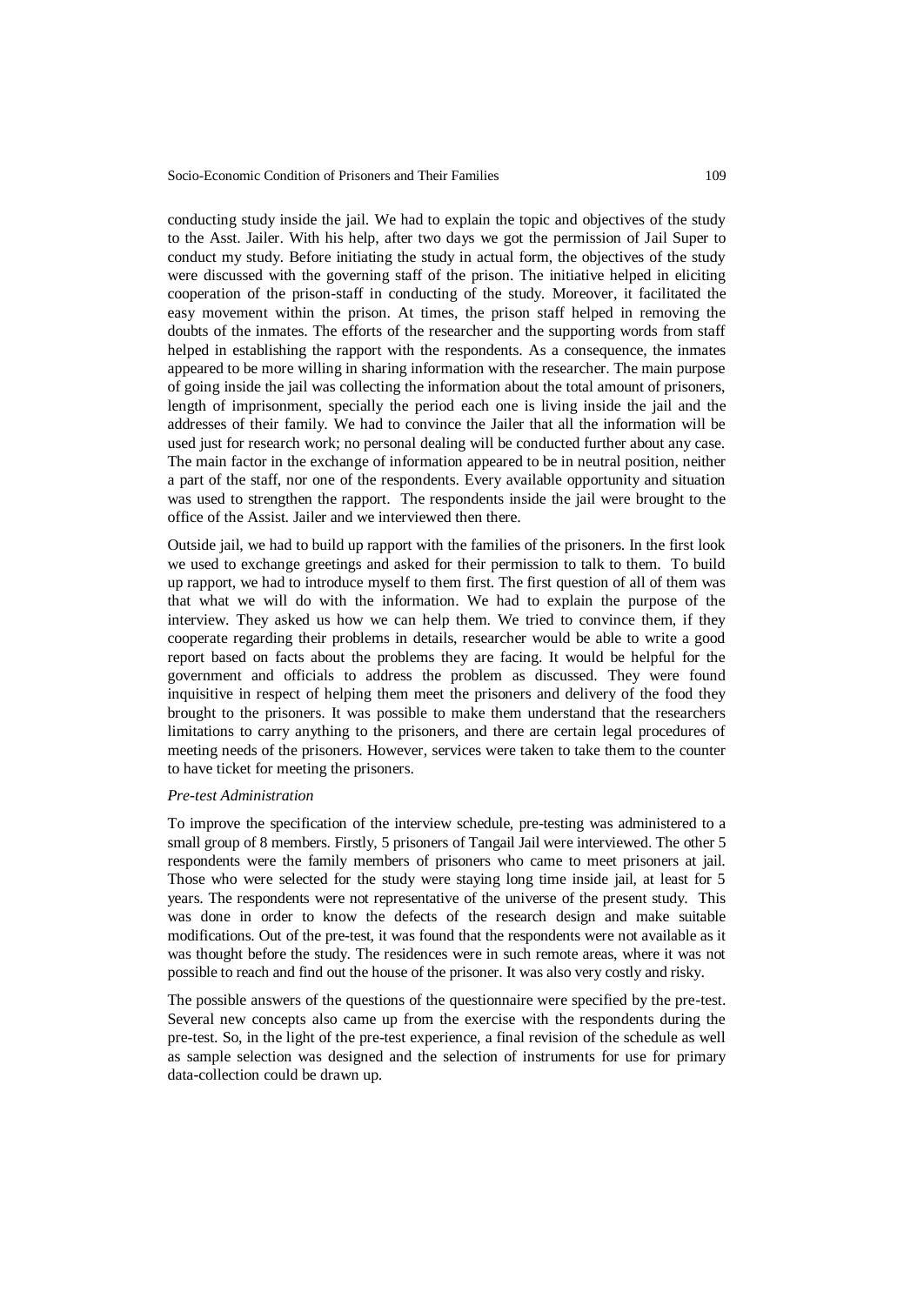## *Data collection techniques and procedures*

Questionnaire Schedule and direct interview were conducted to collect data from the prisoners and prisoners' family.

# *Interview Administration*

Through prior contacts with the respondents and observation sessions in the jail, the researcher became successfully well-acquainted with relevant aspects of the respondents. This helped immensely in the selection of appropriate statements on a number of dimensions which were in one way or the other known to be related to crime. The openended questions enabled the respondents to express their views and opinions freely and elaborately.

#### *Schedule Structure*

Interview schedule was semi-structure and has been embedded with both close-ended and open-ended questions and with precise operationalization of variables. As an empirical study, the interview schedule has been so guided that can identify factual information of prisoners, various socio-economic and demographic condition of prisoner's family, and their experience of being victimized of social or institutional humiliation. For checking the reliability of data 10 respondents' families (about 10 families) have been contacted for their opinions and observations. Prior to develop the final interview schedule, a pilot study comprising 10 respondents has been employed to minimize operational, logical and analytic problem of the data collection instrument. The researcher has worked in interviewing with making effort to build up a good rapport with the respondents. Collection of data from respondents as the key informants and secondary data analysis has been conducted regarding the saturation of data.

## **Data Analysis Techniques**

Both the systems of quantitative and qualitative data analysis have been performed for the data collected. In processing stage, quantification of qualitative data and proper coding scheme was completed. Particularly, univariate (frequency table, percentage, *etc.*) and bivariate (contingency table, cross-table, *etc.*) analyses have been exercised in analyzing data. For ensuring accuracy and celerity of results, SPSS software has also been used by the researcher in data analysis. Graphical presentation and proper interpretation has been carried out to address a wider audience. Finally some relevance qualitative analyses including case study were comprehended and analyze for more in depth analysis of the problem.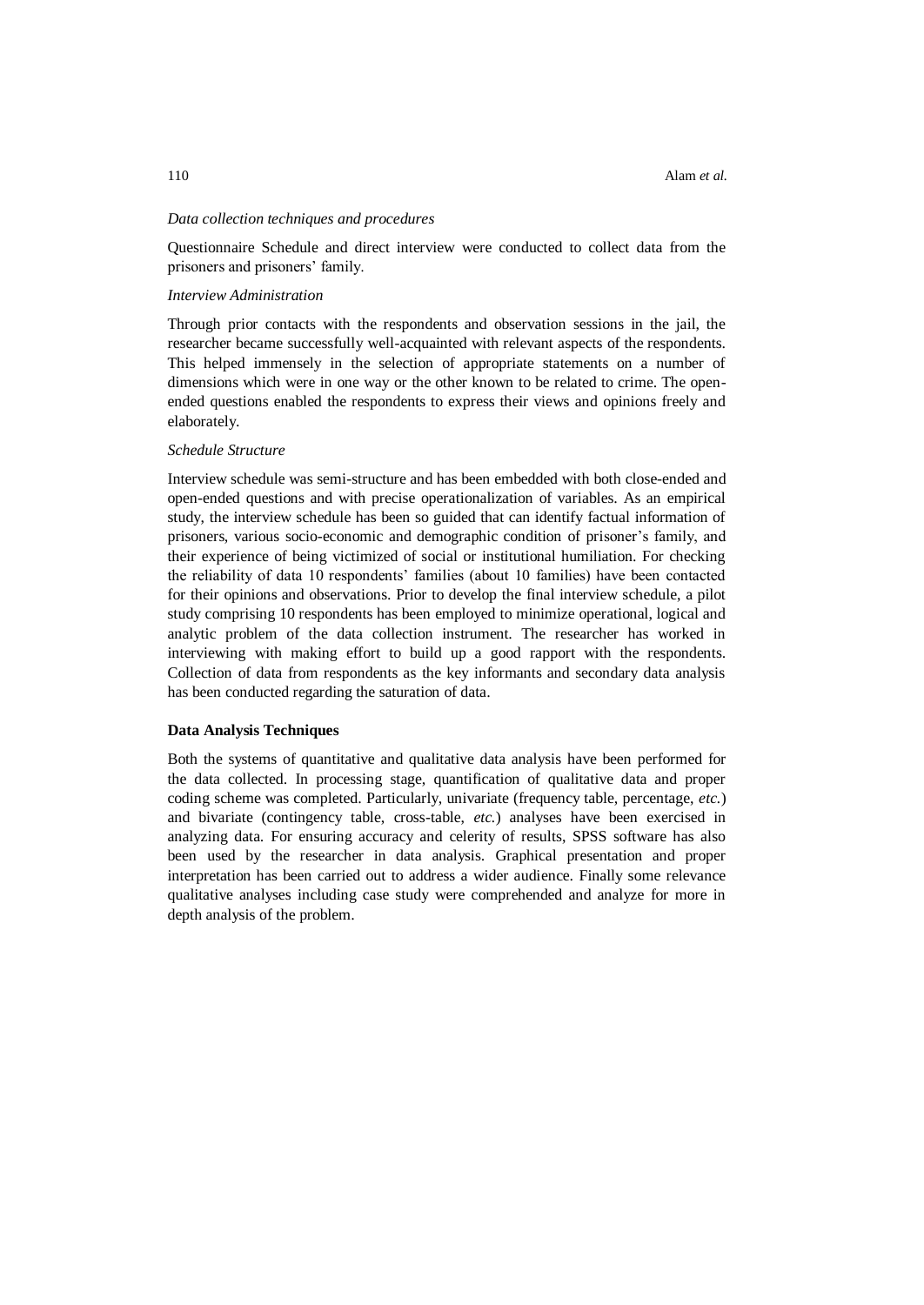

#### *Findings of the Study*

The main purpose of the study is to observe the socio-economic background of the prisoners, the social and economic impact of the imprisonment on prisoners' families and the legal experience of the prisoners and their families during trial and imprisonment.

# *Socio-Economic Background of Prisoners*

The table below shows that there has been a significant association between age of the prisoners and the crime rate. 80% prisoners are middle aged (26-40 years). The maximum age of murderers are distributed between 26-40 years, especially between 36-40 years. People accused of woman and child repression is mainly aged between 31-35 years. The prisoners who were accused of dacoity are within the 36-40 years of age. The people accused of riot are aged 16-20 years mainly.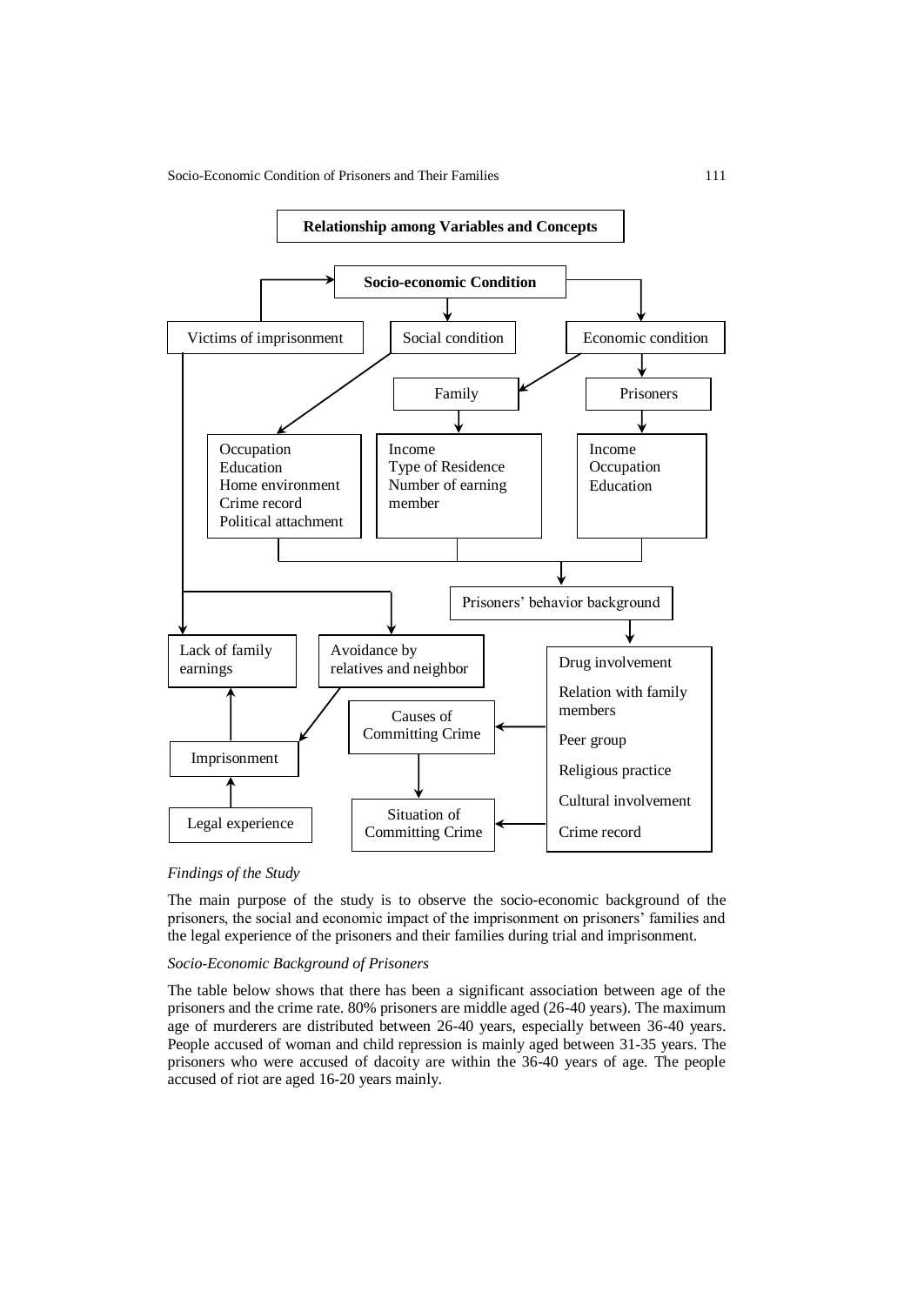| Crime                        |                 |               | Women      |                |             |       |             |        |        |              |
|------------------------------|-----------------|---------------|------------|----------------|-------------|-------|-------------|--------|--------|--------------|
|                              |                 | <b>Murder</b> | and child  | <b>Dacoity</b> | <b>Riot</b> | Arms  | <b>Drug</b> | Forest | Griev. | <b>Total</b> |
| <b>Characteristics</b>       |                 |               | repression |                |             | act   | dealing     | act    | Hurt   |              |
| respondent<br>Age of the     | $16 - 20$       | 5%            |            |                | 66.7%       |       | 50%         |        |        | 8%           |
|                              | $21 - 25$       |               | 10%        |                |             |       |             |        |        | 2%           |
|                              | $26 - 30$       | 20%           |            |                | 33.3%       | 54.5% | 50%         | 100%   |        | 26%          |
|                              | $31 - 35$       | 20%           | 60%        |                |             | 45.5% |             |        |        | 30%          |
|                              | $36 - 40$       | 35%           | 30%        | 100%           |             |       |             |        |        | 24%          |
|                              | $41 - 45$       | 10%           |            |                |             |       |             |        |        | 4%           |
|                              | $46 - 50$       | 10%           |            |                |             |       |             |        | 100%   | 6%           |
|                              | Total           | 100%          | 100%       | 100%           | 100%        | 100%  | 100%        | 100%   | 100%   | 100%         |
|                              | Illiterate      | 55%           | 70%        | 100%           | 33.3%       | 18.2% |             |        |        | 46%          |
|                              | Primary         | 15%           | 20%        |                | 33.3%       | 18.2% | 50%         | 100%   |        | 20%          |
|                              | Secondary       | 5%            |            |                |             |       |             |        |        | 2%           |
|                              | S.S.C           | 15%           | 10%        |                |             | 45.5% | 50%         |        |        | 20%          |
| qualification<br>Educational | H.S.C           |               |            |                |             |       |             |        | 100%   | 2%           |
|                              | Hons. And above | 10%           |            |                | 33.3%       | 18.2% |             |        |        | 10%          |
|                              | Total           | 100%          | 100%       | 100%           | 100%        | 100%  | 100%        | 100%   | 100%   | 100%         |
|                              | Weaver          | 30%           |            |                |             |       |             |        |        | 12%          |
|                              | Farmer          | 5%            | 30%        |                | 33.3%       | 18.2% |             |        | 100%   | 16%          |
|                              | Driver          | 35%           | 20%        | 50%            |             | 9.1%  |             | 100%   |        | 24%          |
| Prisoner                     | Labour          |               | 30%        | 50%            |             |       | 50%         |        |        | 10%          |
|                              | Service holder  | 10%           |            |                |             |       |             |        |        | 4%           |
| Occupation of the            | Student         | 10%           | 10%        |                | 66.7%       | 18.2% | 50%         |        |        | 16%          |
|                              | Businessman     | 10%           | 10%        |                |             | 54.5% |             |        |        | 18%          |
|                              | Total           | 100%          | 100%       | 100%           | 100%        | 100%  | 100%        | 100%   | 100%   | 100%         |
| activities<br>Cultural       | Yes             | 15%           |            |                |             | 9.1%  | 50%         |        |        | 10%          |
|                              | N <sub>o</sub>  | 85%           | 100%       | 100%           | 100%        | 90.9% | 50%         | 100%   | 100%   | 90%          |
|                              | Total           | 100%          | 100%       | 100%           | 100%        | 100%  | 100%        | 100%   | 100%   | 100%         |
| Religious<br>practice        | Regular         | 35%           |            |                |             | 18.2% |             | 100%   | 100%   | 22%          |
|                              | Irregular       | 30%           | 90%        | 100%           | 66.7%       | 18.2% | 50%         |        |        | 44%          |
|                              | Not at all      | 35%           | 10%        |                | 33.3%       | 63.6% | 50%         |        |        | 34%          |
|                              | Total           | 100%          | 100%       | 100%           | 100%        | 100%  | 100%        | 100%   | 100%   | 100%         |

**Table 1. Socio-Demographical characteristics of prisoners**

The people who were accused of arms Act have been formed between aged 26-35 years and people who are accused of drug dealing are aged 16-20 years and 26-30 years and people who were accused of forest Act are found aged between 26-30 years. The prisoners found guilty of hurt are found aged between 46-50 years.

Near about 50% of the prisoners (46%) have been found illiterate. A section of 10% prisoners are well educated also. People who were accused of homicide, 55% of them have been found illiterate, 35% are under S.S.C and 10% have been found up to degree level education. People who were accused of woman and child repression were those who are mostly illiterate. The persons who were dacoits are all found illiterate. People who were arrested for rioting are both illiterate and literate. Persons related to arms case have been mostly S.S.C passed. Drug dealers are less educated; 50% of them are primary level passed and the rest of them are S.S.C passed. Who were arrested for hurt is H.S.C passed and those arrested for forest related case are primary level passed.

Prisoners who were arrested for different types of crime were not professionally criminal. They were mainly weaver (12%), farmer (16%), driver (24%), mechanic (10%), service holder (4%), and student (16%), and business persons (18%). Among the prisoners who were arrested for murder were mostly weaver and auto, vehicle driver. A small number of farmers, service holders, business persons and students were also found in such case.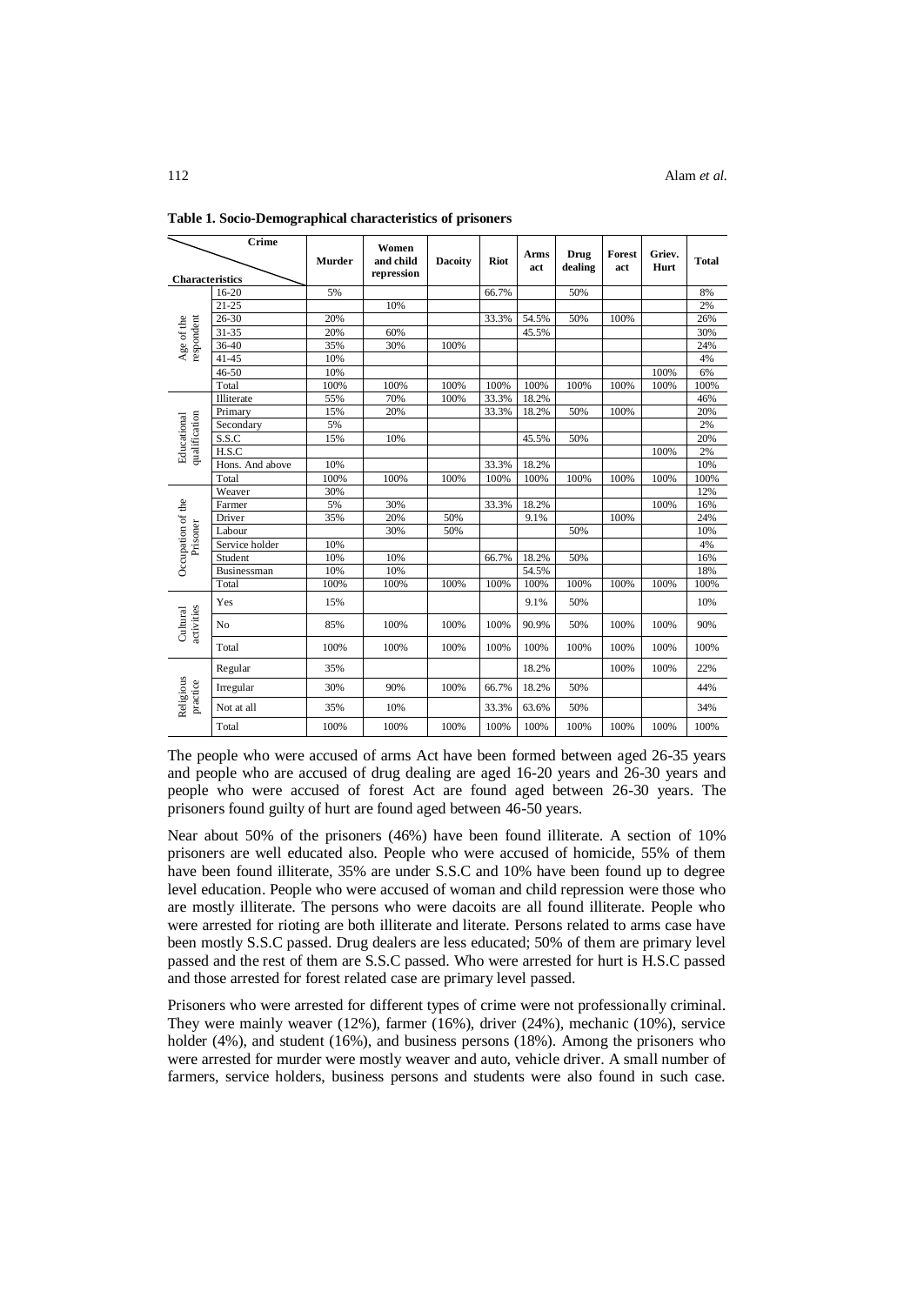Prisoners who were arrested for woman and child repression were mostly farmers, workers and drivers. Who were arrested for dacoity, were found drivers or mechanics by occupation. The prisoners arrested for riot were farmers and students. Those arrested for arms dealing or keeping arms have been business persons. A big bulk of 90% prisoners was not involved in any kind of cultural activities; only 22% prisoners were found regular in religious practice.

Most of the Prisoners (70%) have never taken drugs, 18% prisoners sometimes have taken drugs, and only 12% prisoners used to take drugs frequently. All the dacoit convicts used to take drugs, like alcohol. Those who were convicted of rioting, one third of them were found to take phensidyle at times; 27.3% prisoners convicted under arms act sometimes used to take alcohol. Prisoners who were convicted of drug dealing 50% of those took drugs and used to take heroin.

Now, if we consider the peer group of the prisoners, we can see that 26% of their peer groups were good, 38% of them had indifferent peer group, and 36% of them had deviant peer group support. Among of them who were accused of murder, were convicted for dacoity and 50% of them had bad peer group association in early life. Those who were involved in drug dealing, 50% of them had the same experience.

Most of the prisoners (68%) had good relations with the family members. Prisoners accused of murder 65% had good relation with family, 35% were indifferent relation. 80% prisoners', who were accused of women and child repression, were reported to have good relations with the family. According to the opinion of the respondents these persons had a good relation with family members because they mainly were the head of the family, and secondly 26% of them were good persons. Those who had indifferent relation or something conflicting it was due to the deviancy of the prisoners. Those who did have aggressive behavior had indifferent relation because they were the head of the families and for this reason they took it as normal and they would abide by.

A section of 12% of prisoners had prior criminal record and 88% had no prior record of crime, it was so found in the study.

Among those who had prior criminal record, they are now accused of dacoity and illegal arms dealing. According to the data all the dacoits had prior record of dacoity. And 36.4% people who were convicted for arms dealing had prior record of terrorism. A group of 16% prisoners did have aggressive behavior at home, 12% prisoners had transgression and 6% prisoners had the vices. Of the prisoners accused of murder 25% of them did have aggressive behavior at home, 5 % were found to do vices. Those who were accused of woman and child most of them had the record of transgression. 34% prisoners' father, 10% mother, 36% prisoners' wife is in charge of the family and 10% prisoners have their brother or son to look after his family.

Among the prisoners 96% are Muslims. Among the present heads of the prisoners' families, almost one third is the farmers (26%), 18% are workers, a small number are business persons and service holders and a section of 22% are home makers. From data, we can say that most of the families were poor involved with farming, work, or joblessness but having the responsibility of family maintenance. More than 56% of the heads of the prisoners' families are illiterate. Prisoners' families (48%) would earn only Tk 1000-5000 per month and 36% of them did less than Tk 1000 per month that means they have almost no earning at present.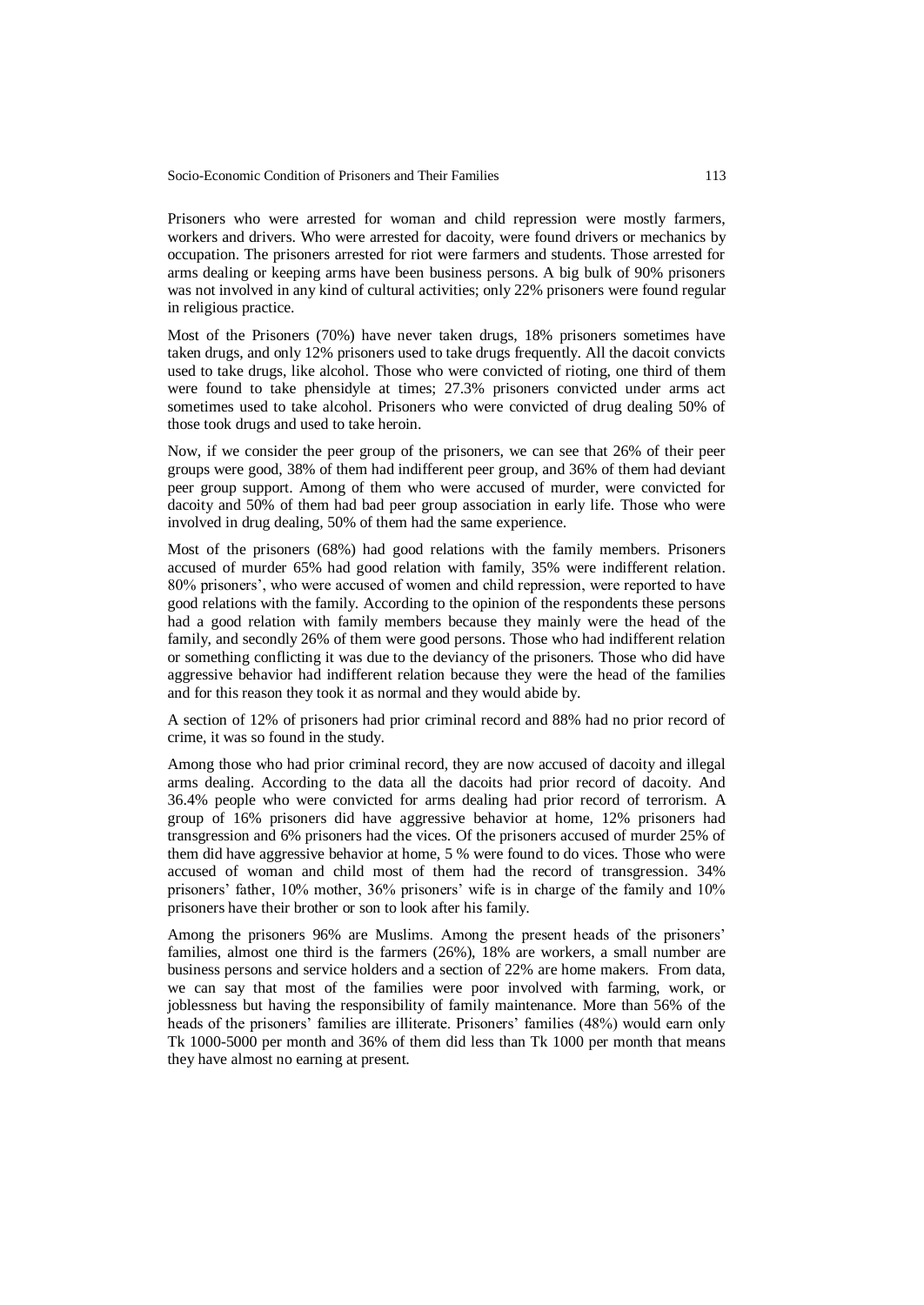Most of the families (68%) had comfortable home environment. Mostly, in case of prisoners who were accused of woman and child repression, 70% of their families reported that they had an uncomfortable home environment for poverty. Likewise those accused of dacoity, the family members in 50% reported that they had an uncomfortable home environment; but 74% respondents said that they were satisfied with what they have and with this contention they had a comfortable home environment, and good relation among themselves. In case of 98% cases there is no crime record in the family members. Only among the prisoners who were arrested for dacoity, 9.1% had prior family crime record, and the family crime records were also related to the same offence.

#### *The Economic Impact of Imprisonment on Prisoner's Family*

The study shows that the economic impact on prisoners' families has been studied by the problems faced by families in respect of income, number of earning members, source of income, and the occupation of prisoners' spouses etc. In this respect, it has been found, a total of 76% prisoner's family had only one earning members; and only 22% families had two earning members. So, the problem of income has been faced by all the types of families; specially the poor ones so that the imprisonment itself had bearing a cost of combining case, trial, and fooding for them.



Fig. 1. Economic problem faced by prisoner's family

In 56% families there was no earning member. There were in 18% families of prisoners, there were no earning members, but for the cost of trial and cost of fee for continuing the cost of that was on increase at great extent. A section of 20% families was found to have sold everything for bearing the cost of trial, and still the only earning member was living in prison. These types of families were facing severe poverty (Fig-1).



Fig. 2. The present source of income of prisoners' families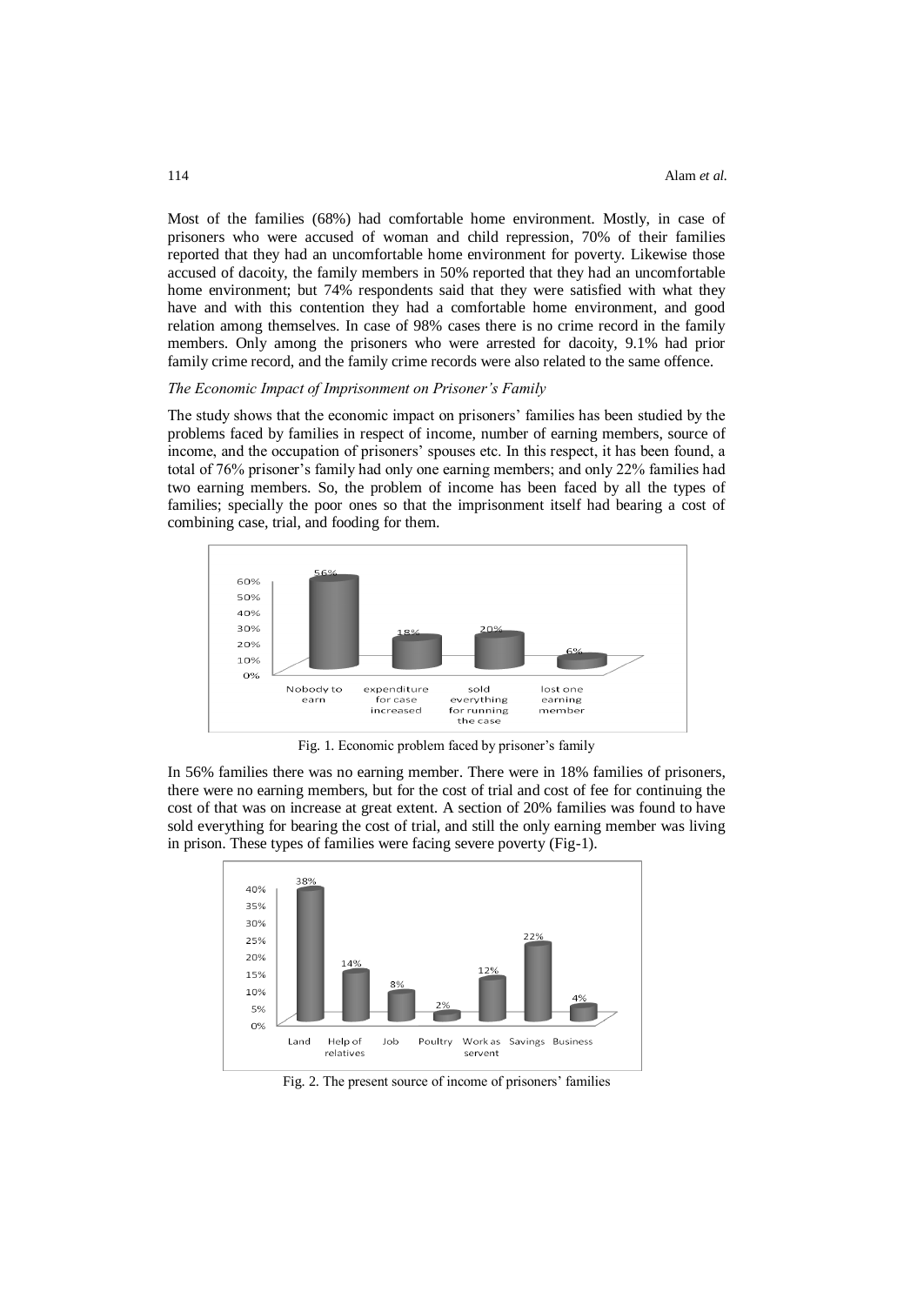From the above figure the study shows that 38% family's income of the prisoners come from agriculture land, 14% families used to lead their life with the help of the relatives; only 8% families run by a member who has job; 12% family members have been found engaged as maid servant for their living; 22% families maintained by their previous savings. Finally, the displayed data represent the vulnerability to sense extending of the prisoners' family anyway.



Fig. 3. Occupation of wife before and after imprisonment.

|                                                                  | Crime                      |        | Women                   |                |             | Arms  | Drug    | Forest | Griev. |              |
|------------------------------------------------------------------|----------------------------|--------|-------------------------|----------------|-------------|-------|---------|--------|--------|--------------|
| <b>Characteristics</b>                                           |                            | Murder | and child<br>repression | <b>Dacoity</b> | <b>Riot</b> | act   | dealing | act    | Hurt   | <b>Total</b> |
| neighbors                                                        | Some<br>problem            | 70.0%  | 80.0%                   |                | 66.7%       | 36.4% | 50.0%   | 100%   | 100%   | 62%          |
|                                                                  | threat                     | 15.0%  | 10.0%                   |                |             |       |         |        |        | 8%           |
|                                                                  | avoidance                  | 15.0%  | 10.0%                   | 100%           | 33.3%       | 63.6% | 50.0%   |        |        | 30%          |
| $_{\rm{By}}$                                                     | Total                      | 100%   | 100%                    | 100%           | 100%        | 100%  | 100%    | 100%   | 100%   | 100%         |
| By relatives                                                     | Some<br>problem            | 80.0%  | 80.0%                   |                | 66.7%       | 54.5% | 50.0%   | 100%   | 100%   | 70%          |
|                                                                  | threat                     | 10.0%  | 20.0%                   |                |             |       |         |        |        | 8%           |
|                                                                  | avoidance                  | 10.0%  |                         | 100%           | 33.3%       | 45.5% | 50.0%   |        |        | 22%          |
|                                                                  | Total                      | 100%   | 100%                    | 100%           | 100%        | 100%  | 100%    | 100%   | 100%   | 100%         |
| educational or<br>org.<br>occupational<br>$\mathbf{B}\mathbf{y}$ | Some<br>problem            | 85.0%  | 90.0%                   |                | 66.7%       | 54.5% | 50.0%   | 100%   | 100%   | 74%          |
|                                                                  | avoidance                  | 5.0%   | 10.0%                   | 100%           | 33.3%       | 45.5% | 50.0%   |        |        | 22%          |
|                                                                  | psychologica<br>1 pressure | 10.0%  |                         |                |             |       |         |        |        | 4%           |
|                                                                  | Total                      | 100%   | 100%                    | 100%           | 100%        | 100%  | 100%    | 100%   | 100%   | 100%         |

**Table 2. The social impact of imprisonment on prisoner's family**

The presented data have shown that 62% respondents said that they faced some problems by their neighborhoods; only 8% people said that their neighbors threat them and 30%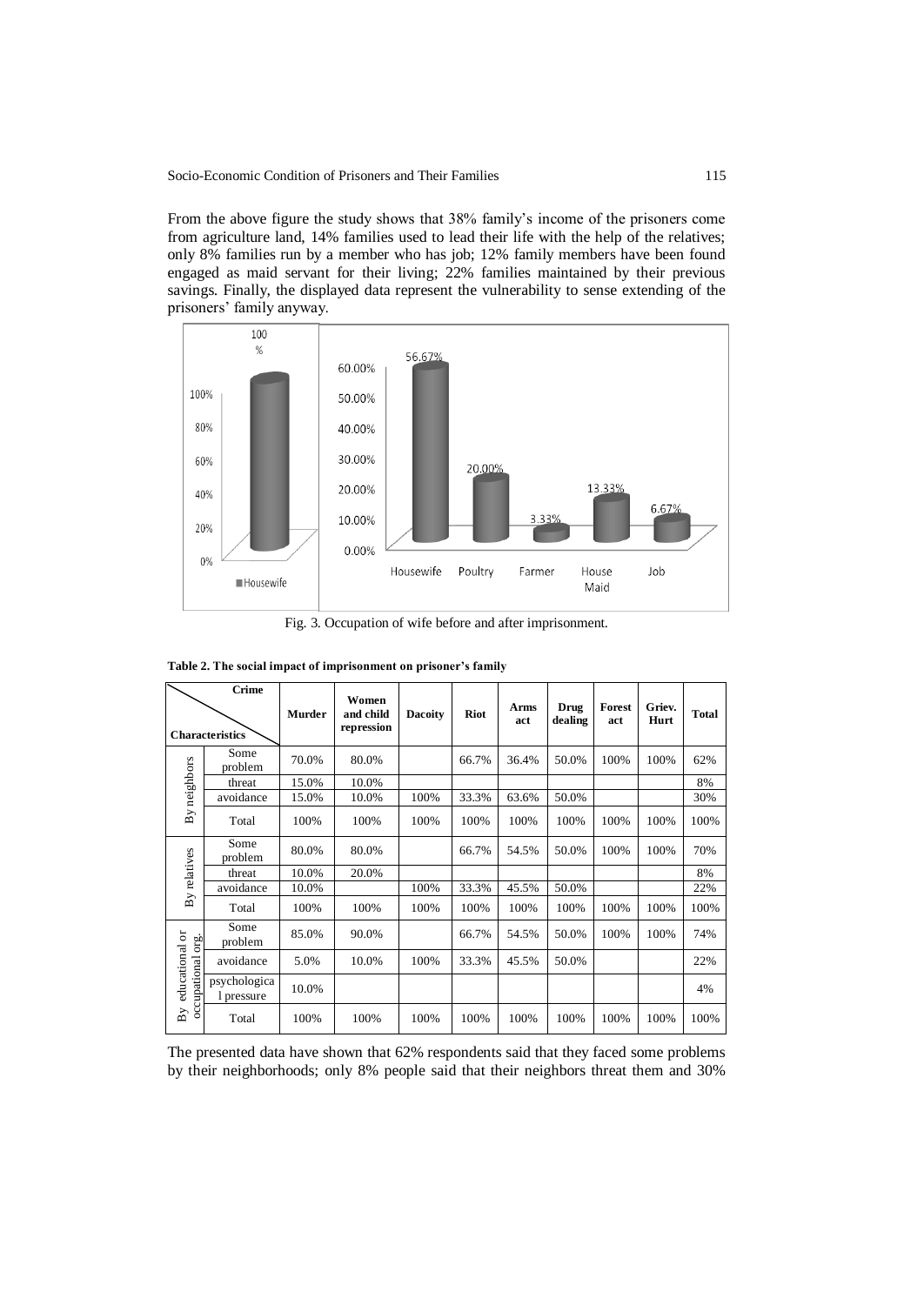people reported that their neighbors have avoided them. Only incase of 30% persons who were accused of murder are avoided or threatened by their neighbors. A total of 63.6% persons related to arms Act and half of the drug dealers have been avoided by neighbors. A small group of 20% persons arrested for woman and child repressions are threatened by relatives, in 100% cases dacoits were avoided by relatives, and 33.3% persons related to riot are avoided by relatives. A number of 45.5% persons related to arms Act was avoided by the relatives, 50% drug dealers were so by the relatives. A section of 22% persons have been avoided in the educational or occupational organizations.

Persons living in the huts have been threatened more than others, because these types of poor people are too more helpless than others for imprisonment of the head of the family. Persons living in tin-shed buildings faced fewer problems than others. People of relatively higher status, who lived in building, were mostly avoided by neighbors, because this is the middle class persons of the society that sustain with respectful status.

A section of 26% people had to leave their residence in spite of the imprisonment. It is seen, 12% people left home for the torture of police; 2% person left home for the neighbor's torture, 8% persons left home for the torture of police as well as neighbors, 4% people left home in search of livelihood. Among the persons who were married, 10% prisoners' spouses were living with their respective parents, 48% prisoners' spouses used to live with their father in- laws. The longer the prisoners had been living inside the jail, the higher the rate of work involvement of spouses in various fields which they could never desire.

#### **Legal Experience of Prisoners' Family**

A section of 76% prisoners reported that they received no cooperation from the local political leaders, and only 24% prisoner's family expressed that they got moderate help from the local political elites. A section of 54% of the prisoners accused of arms Act has got moderate help of the local political leaders, 33.3% prisoners accused of riot got moderate help from the same groups during trial. Rest of the prisoners got no help from any local elites. For most of the prisoners' families they were unreachable or got favors of the political power. A small size constituting 20% families, which have close relation with political leaders, got moderate help.

In most cases (62% prisoner's family) faced torture of police during investigation, 22% prisoner's families experienced that there was no investigation of police. Most of the people arrested for arms dealing, murder, woman and child repression, dacoity, riot, faced threat, torture of police during arrest and investigation. All the forest cases convicts without any investigation. A small size of 12% people could not even hire a lawyer because of poverty, lack of previous experience or thinking it is unnecessary. Another 8% persons were provided assistance by government lawyers.

A section of 58% people spent money for hiring lawyer. Others spent money for police, broker and prison or nowhere. As most of the people are poor, so their capacity of spending money is below the level, almost 50% of the persons could spend only up to Tk 25000 only. People who spent more than Tk one lakh, were mostly middle class people or upper middle class people. Data show that more than 50% of the persons were accused of murder, one third accused of riot, one fifth of arms Act, and persons accused of hurt have spent more than Tk one lakh. These cases were relatively more grievous and lengthy and people had to spend more money in these cases.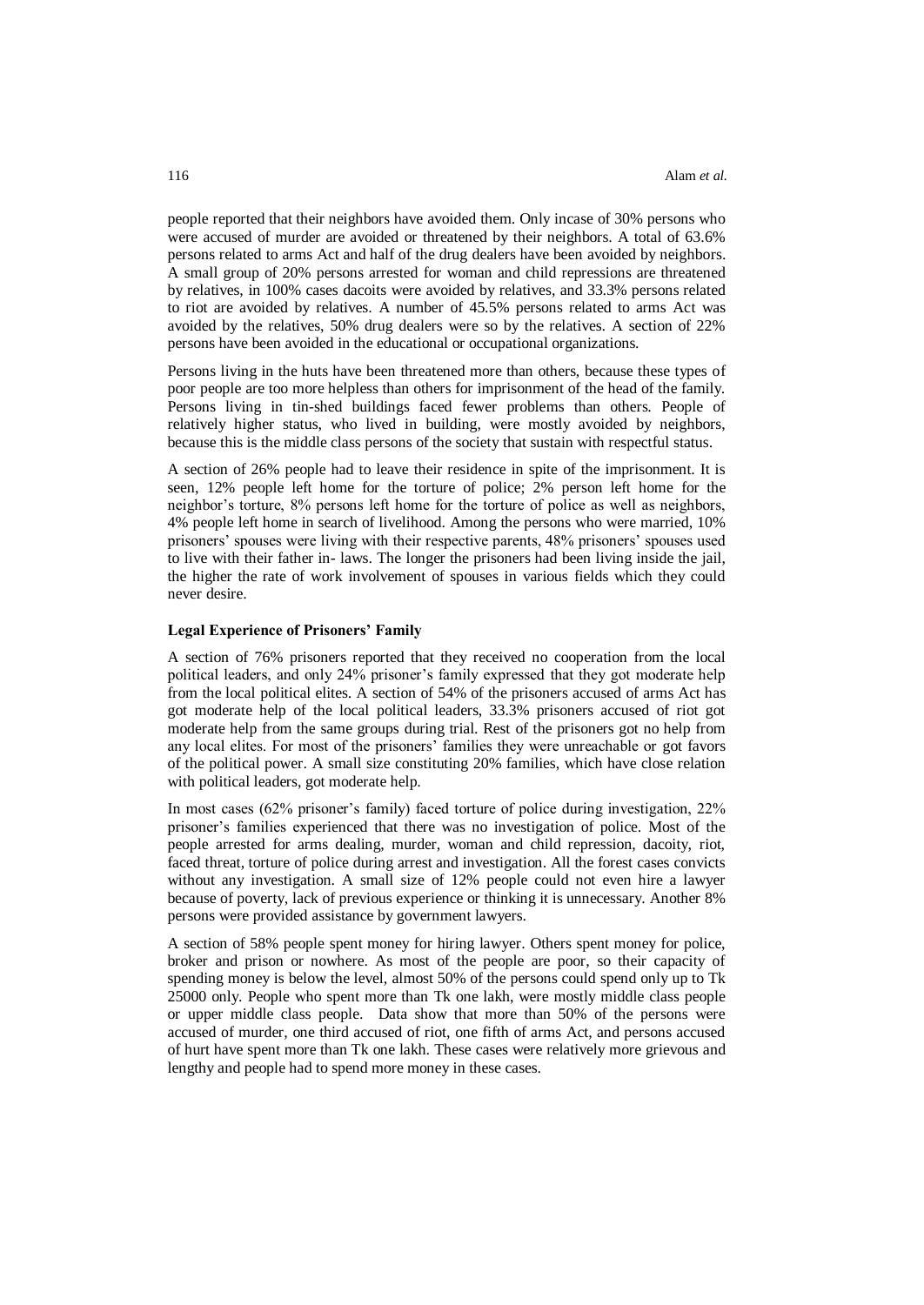|                             | Crime               | Murder | <b>Women and</b><br>child | <b>Dacoity</b> | <b>Riot</b> | <b>Arms</b> | Drug    | Forest | Griev. | Total |
|-----------------------------|---------------------|--------|---------------------------|----------------|-------------|-------------|---------|--------|--------|-------|
| <b>Characteristics</b>      |                     |        | repression                |                |             | act         | dealing | act    | Hurt   |       |
| Crime actually<br>conducted | Yes                 | 40%    | 90%                       | 50%            | 33.3%       | 63.6%       | 100%    |        | 100%   | 58%   |
|                             | N <sub>o</sub>      | 60%    | 10%                       | 50%            | 66.7%       | 36.4%       |         | 100%   |        | 42%   |
|                             | Total               | 100%   | 100%                      | 100%           | 100%        | 100%        | 100%    | 100%   | 100%   | 100%  |
| Crime<br>Reason behind the  | Land conflict       | 15%    | 10%                       |                | 66.7%       | 18.2%       |         |        | 100%   | 18%   |
|                             | Political<br>reason | 20%    |                           |                | 33.3%       | 27.3%       |         |        |        | 16%   |
|                             | Jealous             | 30%    |                           |                |             |             |         |        |        | 12%   |
|                             | Poverty             |        |                           | 50%            |             |             |         |        |        | 2%    |
|                             | Family<br>conflict  | 25%    | 30%                       |                |             |             |         |        |        | 16%   |
|                             | Bad peer            | 5%     | 10%                       |                |             | 36.4%       | 50%     |        |        | 14%   |
|                             | Greed               | 5%     | 50%                       |                |             | 9.1%        | 50%     |        |        | 16%   |
|                             | <b>False Arrest</b> |        |                           | 50%            |             | 9.1%        |         | 100%   |        | 6%    |
|                             | Total               | 100%   | 100%                      | 100%           | 100%        | 100%        | 100%    | 100%   | 100%   | 100%  |

**Table 3. Background of crime**

From the given table we find 58% crimes were actually committed by prisoners, and others were victims of the justice system. The poor, helpless people had been victimized of false case for land conflict (18%), jealousy (12%), politics (16%) etc. These helpless, poor persons who were trapped did not get justice and rather imprisoned for crimes for what they were not responsible.

A section of 42% persons reported that main problems lying with justice system are very lengthy, 26% people opined that justice system of the country was ineffective, some said the system is too harsh, and to very small number of people justice system is effective.

Another significant finding is that people do not react aggressively about the cases. In 60% families of the prisoners, they just want that they should come back in the family, in 38% families it was a want of justice.

Prisoners' families were in distress. Fifty percent families had a need for economic help from the government, 26% persons recommend that government would stop bribery in all the sectors of justice and 24% people wanted lawyer from government.

## **Conclusion**

Imprisonment, the confinement of the criminals from one angle help the society to increase public safety (Dirk van Zyl Smit, 2007; pg-3), but on the other hand make the families of the prisoners vulnerable economically and socially. The offender, who has actually committed a crime, must be punished, but the family of prisoners should not get punishment for the occurrence. But in practice, the families are being the victims of imprisonments.

From the profile of the prisoners, we can see that most of the prisoners were very poor, mostly farmer, worker and a very few prisoners were service holder, businessperson or student (table 1). The families of the prisoners are also reflects the status of the prisoners living in prison. Almost four fifth of the prisoners' family's monthly income was less than Taka five thousand. Most of them (76%) had only one earning member, who was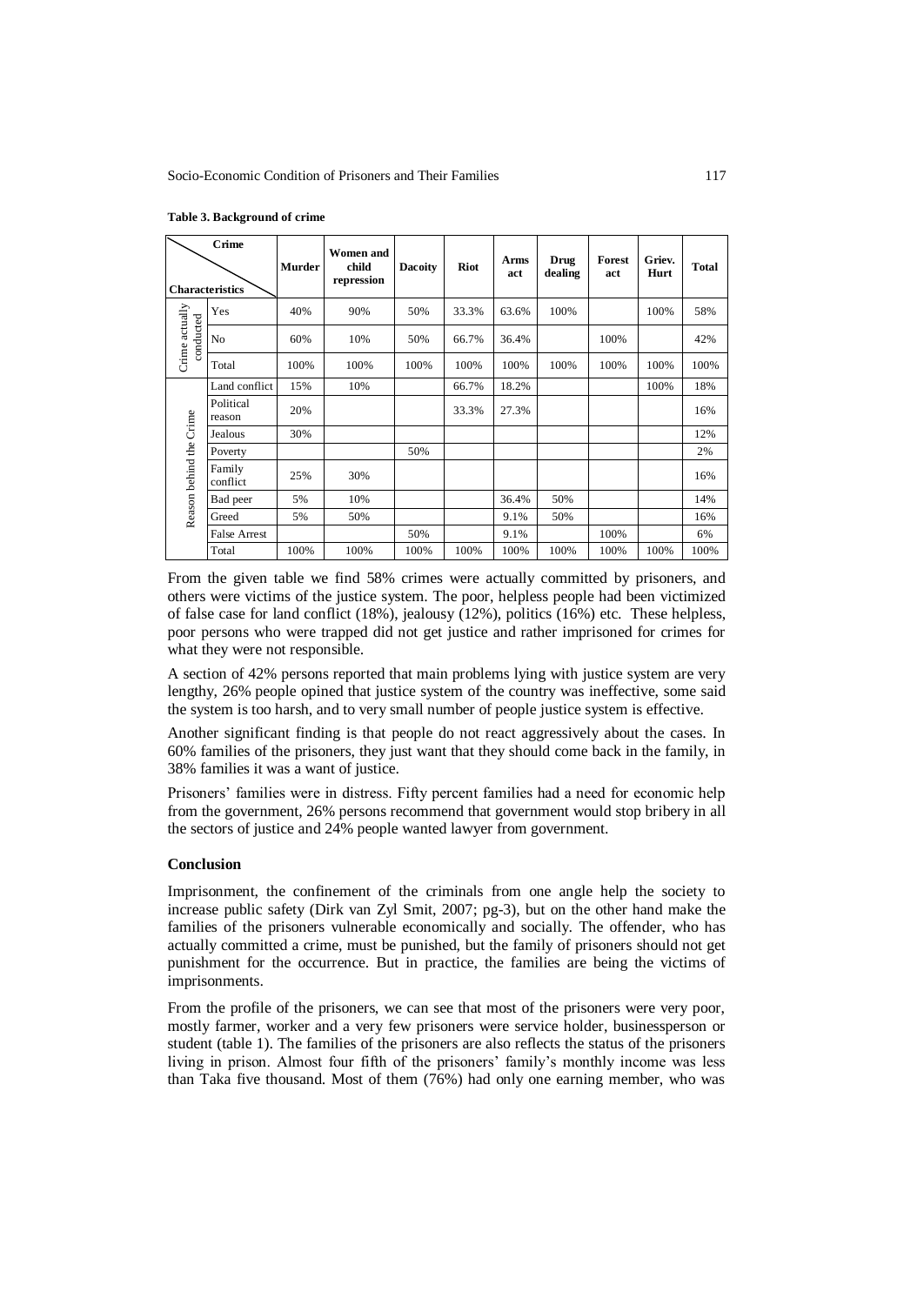then staying in the jail. So, the families are leading a vulnerable life of poverty. The society is also making them victim by avoiding and threatening them (table 2).

The prisoners' families, as had been found experienced a horrible experience of dealing with legal procedure. They faced torture of police, lost everything for bearing the cost of trial and hiring lawyer. There are a percentage of people (12%) who could not even hire a lawyer also. The government has provided lawyer to some people (8%) who were accused of crime and liked to be sentenced to lifetime imprisonment or death punishment.

To the persons who were the family members of the prisoner, just want the prisoners come back, have they had no revenge intention or any type of aggressive mentality. An important finding of the study was that, almost forty two percent persons did not actually commit crime, they were the victims of land conflict, politics etc.(table 3). They want justice and pray to the government for removing bribery from all steps of justice system. Poor people want economic help from government and want lawyer's assistance. Prison conditions by and large also needed to be improved.

## **References**

Ahuja, Ram, (1996). Sociological Criminology, New Age International (P) Limited, India.

- Bohm, M. Robert and Haley, N. Keith (2002). Introduction to Criminal Justice, McGraw-Hill companies, United States of America.
- Baunach, Phyllis J. (1995). Mothers in prison, Transaction Books, New Brunswick.
- Clear, T.R., Rose, D.R. and Ryder, J.A. (2001). Incarceration and the community: The problem of removing and returning offenders, *Crime and Delinquency*, 47 (3), 335–351.
- Dirk, van Zyl smit (2007). Handbook of basic principles and promising practice on alternatives to imprisonment. United Nations Publications
- Elicker, James, Michelle Englund, & L. Alan Sroufe. (1992). Predicting peer competence and peer relationships in children from early parent-child relationships. In R.D. Parke & G.W. Ladd (Eds.), Family-peer relationships: Modes of linkage. Hillsdale, NJ: Erlbaum.
- Faruk, Md. Omar; Khatun, Nurjahan (2007). Crime Index, Academic Press and Publishers Library, Dhaka.
- Freda, Adler (2004). Criminology and the Criminal Justice System, McGraw-Hill companies, United States of America.
- Hagan, J. and Dinovitzer, R. (1999) Collateral consequences of imprisonment for children, communities and prisoners, in M. Tonry and J. Petersilia (eds) *Crime and Justice*, Vol. 26. Chicago: University of Chicago Press, pp. 121–162.
- Hudson, Barbara A. (1996). Understanding justice: an introduction to ideas, perspectives and controversies in modern penal theory, Open University Press, Philadelphia.
- Holzer, H.J., Raphael, S. and Stoll, M.A. (2004). Will employers hire former offenders? Employer references, background checks, and their determinants', in M. Pattillo, D. Weiman and B. Western (eds) *Imprisoning America: The Social Effects of Mass Incarceration*. New York: Russell Sage, pp. 205–246.
- Johnston, Denise. (1992). Children of offenders, Pacific Oaks Center for Children of Incarcerated Parents, Pasadena.
- Johnston, Denise. (1995). Effects of parental incarceration, Lexington Books, New York.
- Kader Monjur and Hossain M.M. (2008). Criminology, 1<sup>st</sup> edition, Shuchona publication, Dhaka.
- Marcus, Robert F. (1991). The attachments of children in foster care. Genetic, social, and general psychology monographs, 117, 336-394.